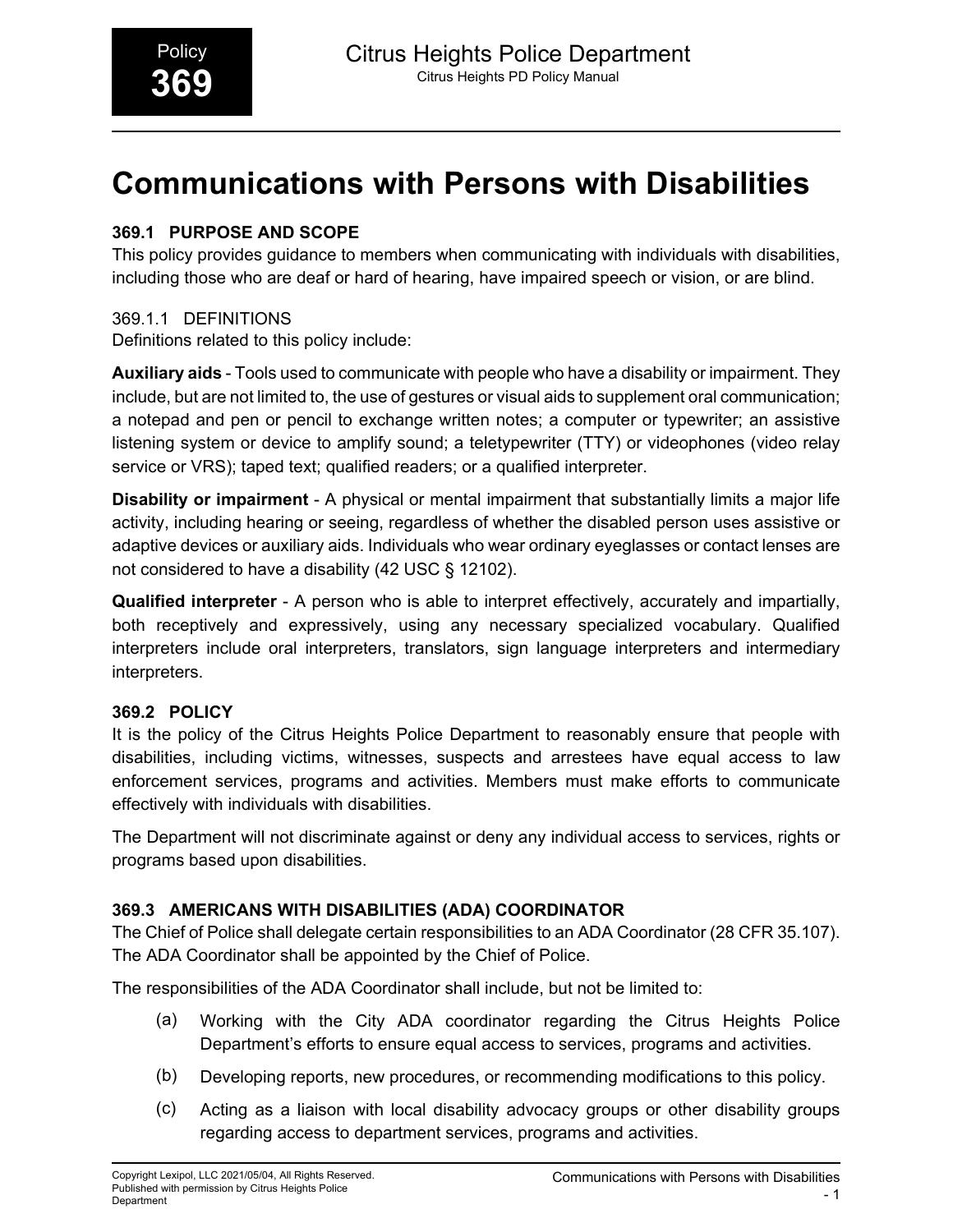Citrus Heights PD Policy Manual

### *Communications with Persons with Disabilities*

- (d) Ensuring that a list of qualified interpreter services is maintained and available to each Watch Commander and Communications Supervisor. The list should include information regarding the following:
	- 1. Contact information
	- 2. Availability
- (e) Developing procedures that will enable members to access auxiliary aids or services, including qualified interpreters, and ensure the procedures are available to all members.
- (f) Ensuring signage is posted in appropriate areas, indicating that auxiliary aids are available free of charge to people with disabilities.
- (g) Ensuring appropriate processes are in place to provide for the prompt and equitable resolution of complaints and inquiries regarding discrimination in access to department services, programs and activities.

### **369.4 FACTORS TO CONSIDER**

Because the nature of any law enforcement contact may vary substantially from one situation to the next, members of this department should consider all information reasonably available to them when determining how to communicate with an individual with a disability. Members should carefully balance all known factors in an effort to reasonably ensure people who are disabled have equal access to services, programs and activities. These factors may include, but are not limited to:

- (a) Members should not always assume that effective communication is being achieved. The fact that an individual appears to be nodding in agreement does not always mean he/she completely understands the message. When there is any doubt, members should ask the individual to communicate back or otherwise demonstrate their understanding.
- (b) The nature of the disability (e.g., deafness or blindness vs. hard of hearing or low vision).
- (c) The nature of the law enforcement contact (e.g., emergency vs. non-emergency, custodial vs. consensual contact).
- (d) The availability of auxiliary aids. The fact that a particular aid is not available does not eliminate the obligation to reasonably ensure access. However, in an emergency, availability may factor into the type of aid used.

# **369.5 INITIAL AND IMMEDIATE CONSIDERATIONS**

Recognizing that various law enforcement encounters may be potentially volatile and/or emotionally charged, members should remain alert to the possibility of communication problems.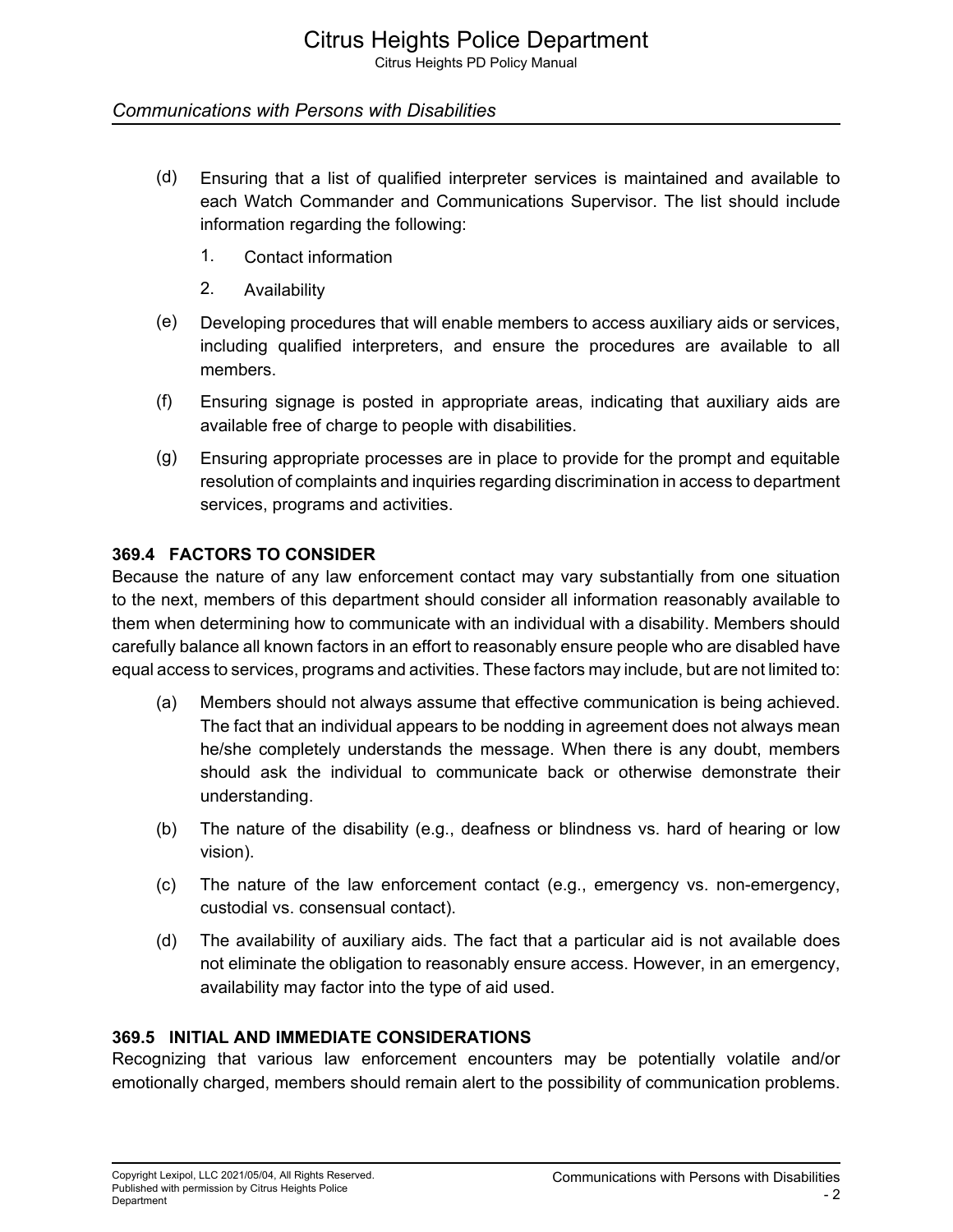Citrus Heights PD Policy Manual

### *Communications with Persons with Disabilities*

Members should exercise special care in the use of all gestures, and verbal and written communication to minimize initial confusion and misunderstanding when dealing with any individual with known or suspected disabilities.

In a non-emergency situation, when a member knows or suspects an individual requires assistance to effectively communicate, the member shall identify the individual's choice of auxiliary aid or service.

The individual's preferred communication method must be honored unless another effective method of communication exists under the circumstances (28 CFR 35.160).

Factors to consider when determining whether an alternative method is effective include:

- (a) The methods of communication usually used by the individual.
- (b) The nature, length and complexity of the communication involved.
- (c) The context of the communication.

In emergency situations involving an imminent threat to the safety or welfare of any person, members may use whatever auxiliary aids and services that reasonably appear effective under the circumstances. This may include, for example, exchanging written notes or using the services of a person who knows sign language but is not a qualified interpreter, even if the person who is deaf or hard of hearing would prefer a qualified sign language interpreter or another appropriate auxiliary aid or service. Once the emergency has ended, the continued method of communication should be reconsidered. The member should inquire as to the individual's preference and give primary consideration to that preference.

If an individual who is deaf, hard of hearing or has impaired speech must be handcuffed while in the custody of the Citrus Heights Police Department, consideration should be given, safety permitting, to placing the handcuffs in the front of the body to facilitate communication using sign language or writing.

#### **369.6 TYPES OF ASSISTANCE AVAILABLE**

Citrus Heights Police Department members shall never refuse to assist an individual with disabilities who is requesting assistance. The Department will not charge anyone to receive auxiliary aids, nor shall they require anyone to furnish their own auxiliary aid or service as a condition for receiving assistance. The Department will make every reasonable effort to provide equal access and timely assistance to individuals who are disabled through a variety of services.

A person who is disabled may choose to accept department-provided auxiliary aids or services or they may choose to provide their own.

Department-provided auxiliary aids or services may include, but are not limited to, the assistance methods described in this policy.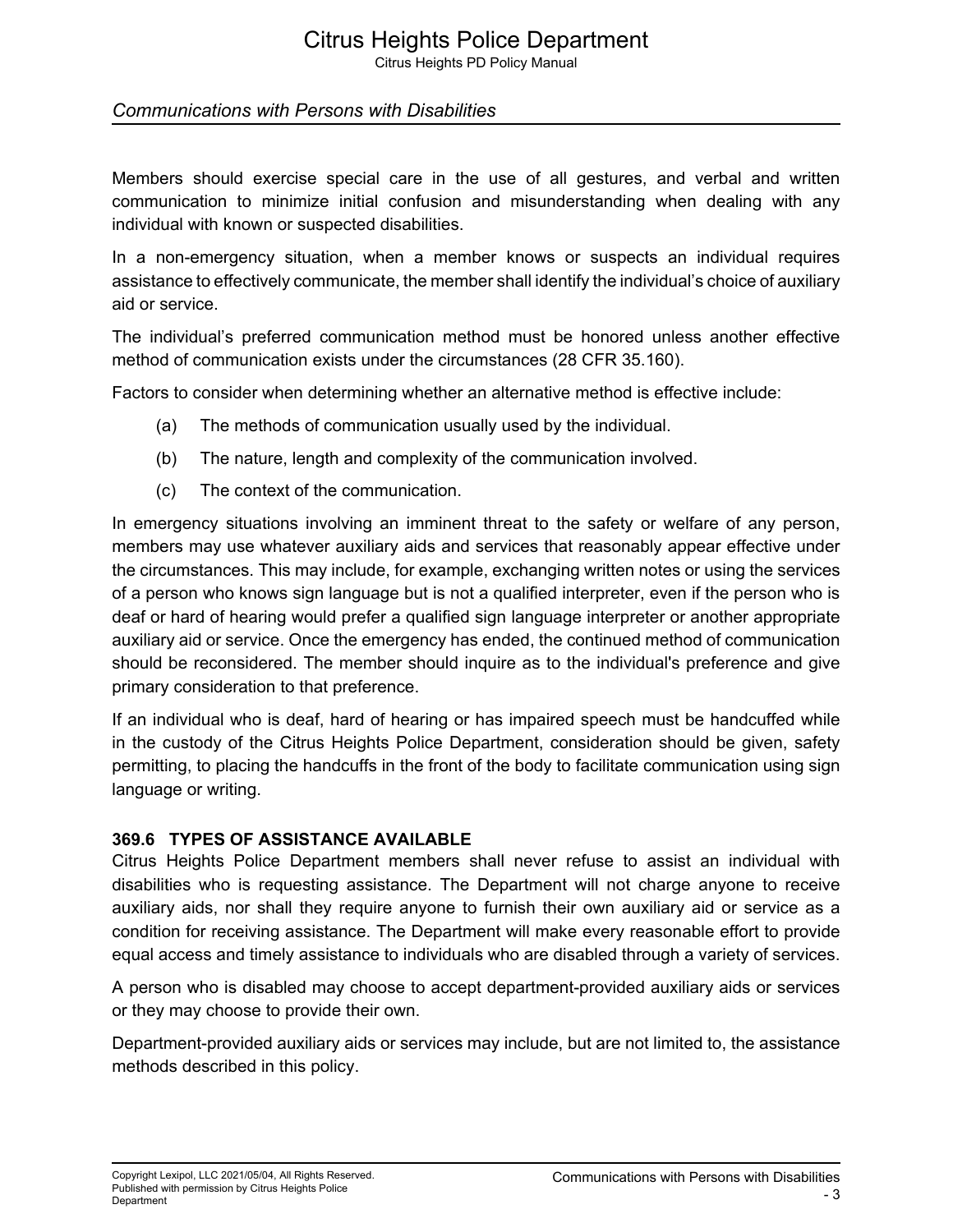Citrus Heights PD Policy Manual

# *Communications with Persons with Disabilities*

# **369.7 AUDIO RECORDINGS AND ENLARGED PRINT**

The Department may develop audio recordings to assist people who are blind or have a visual impairment with accessing important information. If such a recording is not available, members may read aloud from the appropriate form, for example a personnel complaint form, or provide forms with enlarged print.

#### **369.8 QUALIFIED INTERPRETERS**

A qualified interpreter may be needed in lengthy or complex transactions (e.g., interviewing a victim, witness, suspect or arrestee), if the individual to be interviewed normally relies on sign language or speechreading (lip-reading) to understand what others are saying. The qualified interpreter should not be a person with an interest in the case or investigation involving the disabled individual. A person providing interpretation services may be required to establish the accuracy and trustworthiness of the interpretation in a court proceeding.

Qualified interpreters should be:

- (a) Available within a reasonable amount of time.
- (b) Experienced in providing interpretation services related to law enforcement matters.
- (c) Familiar with the use of VRS and/or video remote interpreting services.
- (d) Certified in either American Sign Language (ASL) or Signed English (SE).
- (e) Able to understand and adhere to the interpreter role without deviating into other roles, such as counselor or legal adviser.
- (f) Knowledgeable of the ethical issues involved when providing interpreter services.

Members should use department-approved procedures to request a qualified interpreter at the earliest reasonable opportunity, and generally not more than 15 minutes after a request for an interpreter has been made or it is reasonably apparent that an interpreter is needed. No individual who is disabled shall be required to provide his/her own interpreter (28 CFR 35.160).

#### **369.9 TTY AND RELAY SERVICES**

In situations where an individual without a disability would have access to a telephone (e.g., booking or attorney contacts), members must also provide those who are deaf, hard of hearing or have impaired speech the opportunity to place calls using an available TTY (also known as a telecommunications device for deaf people, or TDD). Members shall provide additional time, as needed, for effective communication due to the slower nature of TTY and TDD communications.

The Department will accept all TTY or TDD calls placed by those who are deaf or hard of hearing and received via a telecommunications relay service (28 CFR 35.162).

Note that relay services translate verbatim, so the conversation must be conducted as if speaking directly to the caller.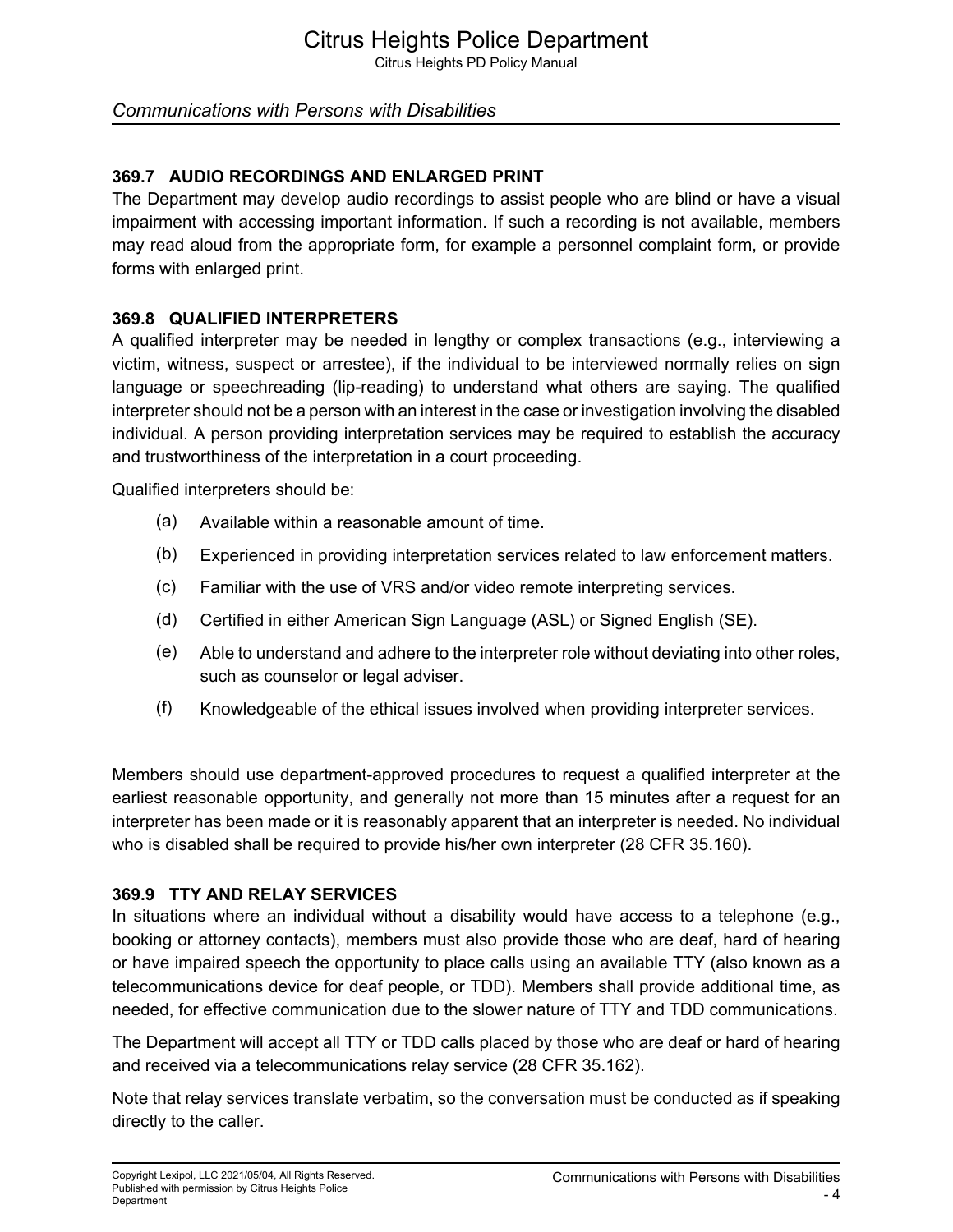Citrus Heights PD Policy Manual

### *Communications with Persons with Disabilities*

#### **369.10 COMMUNITY VOLUNTEERS**

Interpreter services may be available from community volunteers who have demonstrated competence in communication services, such as ASL or SE, and have been approved by the Department to provide interpreter services.

Where qualified interpreters are unavailable to assist, approved community volunteers who have demonstrated competence may be called upon when appropriate. However, department members must carefully consider the nature of the contact and the relationship between the individual with the disability and the volunteer to ensure that the volunteer can provide neutral and unbiased assistance.

#### **369.11 FAMILY AND FRIENDS**

While family or friends may offer to assist with interpretation, members should carefully consider the circumstances before relying on such individuals. The nature of the contact and relationship between the individual with the disability and the person offering services must be carefully considered (e.g., victim/suspect).

Children shall not be relied upon except in emergency or critical situations when there is no qualified interpreter reasonably available.

Adults may be relied upon when (28 CFR 35.160):

- (a) There is an emergency or critical situation and there is no qualified interpreter reasonably available.
- (b) The person with the disability requests that the adult interpret or facilitate communication and the adult agrees to provide such assistance, and reliance on that adult for such assistance is reasonable under the circumstances.

#### **369.12 REPORTING**

Whenever any member of this department is required to complete a report or other documentation, and communication assistance has been provided, such services should be noted in the related report. Members should document the type of communication services utilized and whether the individual elected to use services provided by the Department or some other identified source. If the individual's express preference is not honored, the member must document why another method of communication was used.

All written communications exchanged in a criminal case shall be attached to the report or placed into evidence.

#### **369.13 FIELD ENFORCEMENT**

Field enforcement will generally include such contacts as traffic stops, pedestrian stops, serving warrants and restraining orders, crowd/traffic control and other routine field contacts that may involve individuals with disabilities. The scope and nature of these activities and contacts will inevitably vary.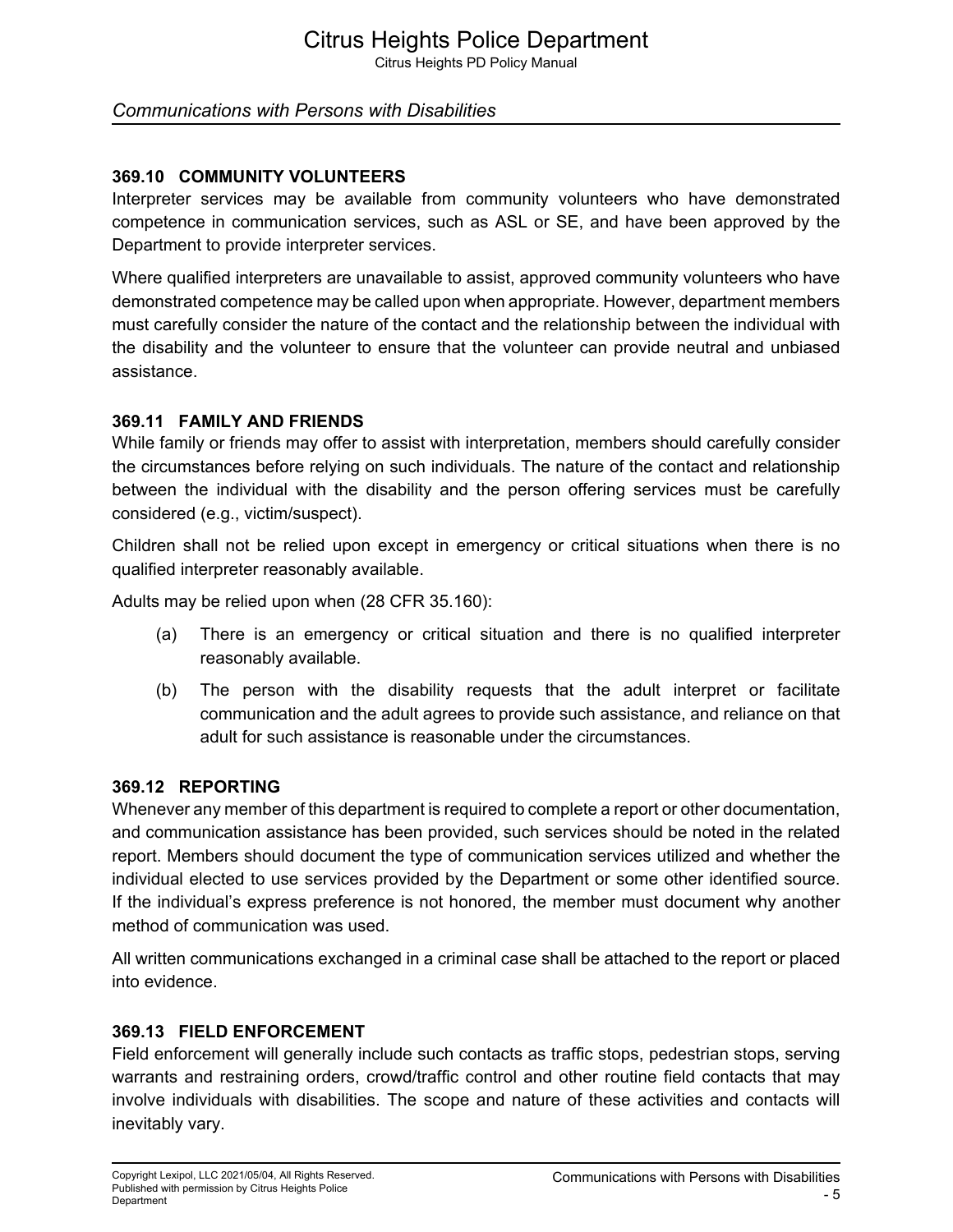Citrus Heights PD Policy Manual

# *Communications with Persons with Disabilities*

The Department recognizes that it would be virtually impossible to provide immediate access to complete communication services to every member of this department. Members and/or supervisors must assess each situation and consider the length, complexity and importance of the communication, as well as the individual's preferred method of communication, when determining the type of resources to use and whether a qualified interpreter is needed.

Although not every situation can be addressed in this policy, it is important that members are able to effectively communicate the reason for a contact, the need for information and the meaning or consequences of any enforcement action. For example, it would be meaningless to verbally request consent to search if the officer is unable to effectively communicate with an individual who is deaf or hard of hearing and requires communications assistance.

If available, officers should obtain the assistance of a qualified interpreter before placing an individual with a disability under arrest. Individuals who are arrested and are assisted by service animals should be permitted to make arrangements for the care of such animals prior to transport.

#### 369.13.1 FIELD RESOURCES

Examples of methods that may be sufficient for transactions, such as checking a license or giving directions to a location or for urgent situations such as responding to a violent crime in progress, may, depending on the circumstances, include such simple things as:

- (a) Hand gestures or visual aids with an individual who is deaf, hard of hearing or has impaired speech.
- (b) Exchange of written notes or communications.
- (c) Verbal communication with an individual who can speechread by facing the individual and speaking slowly and clearly.
- (d) Use of computer, word processing, personal communication device or similar device to exchange texts or notes.
- (e) Slowly and clearly speaking or reading simple terms to individuals who have a visual or mental impairment.

Members should be aware that these techniques may not provide effective communication as required by law and this policy depending on the circumstances.

# **369.14 CUSTODIAL INTERROGATIONS**

In an effort to ensure that the rights of individuals who are deaf, hard of hearing or have speech impairment are protected during a custodial interrogation, this department will provide interpreter services before beginning an interrogation, unless exigent circumstances exist or the individual has made a clear indication that he/she understands the process and desires to proceed without an interpreter. The use of a video remote interpreting service should be considered, where appropriate, if a live interpreter is not available. *Miranda* warnings shall be provided to suspects who are deaf or hard of hearing by a qualified interpreter or by providing a written *Miranda* warning card.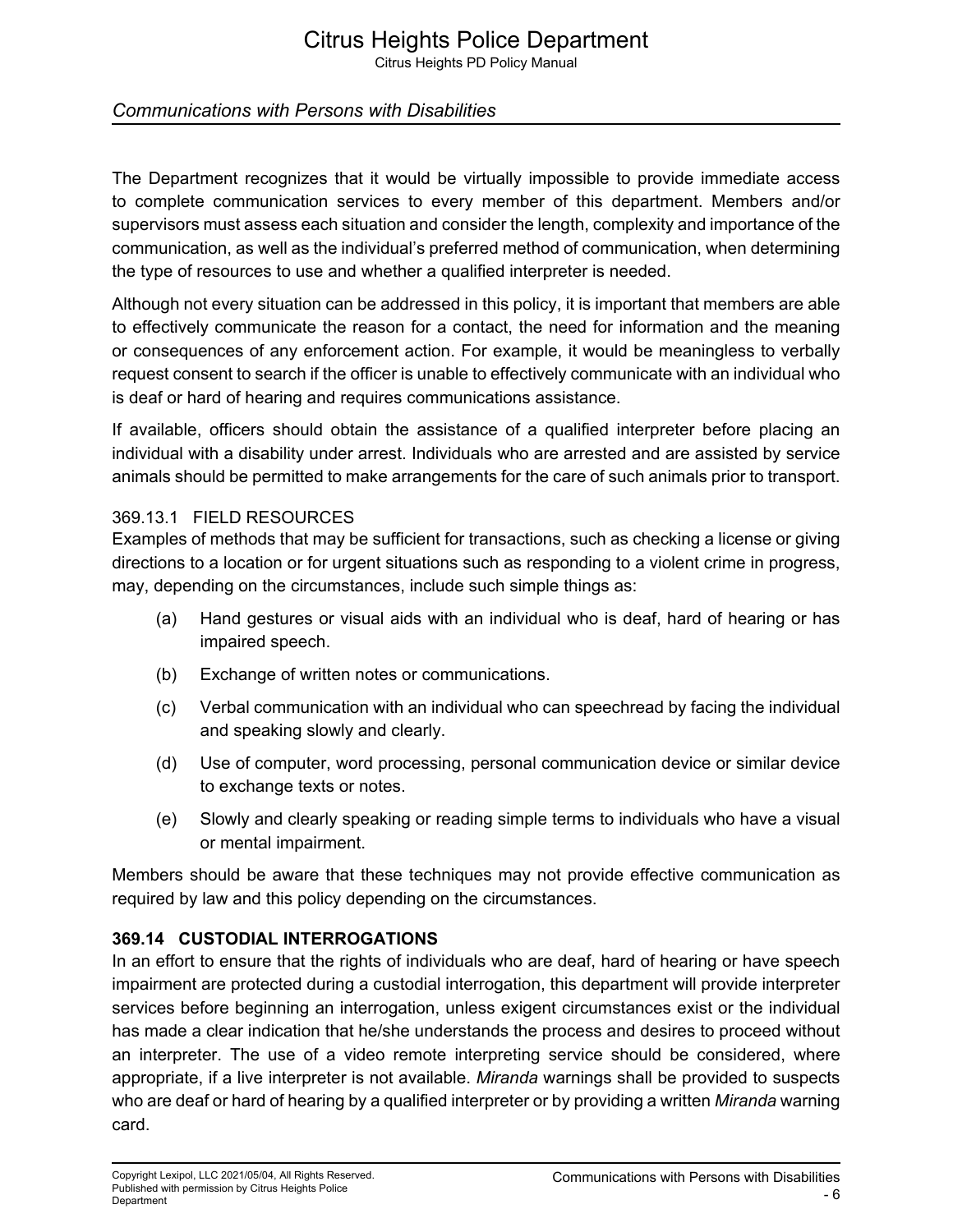Citrus Heights PD Policy Manual

# *Communications with Persons with Disabilities*

In order to ensure that communications during custodial investigations are accurately documented and are admissible as evidence, interrogations should be recorded whenever reasonably possible. See guidance on recording custodial interrogations in the Investigation and Prosecution Policy.

# **369.15 ARREST AND BOOKINGS**

If an individual with speech or hearing disabilities is arrested, the arresting officer shall use department-approved procedures to provide a qualified interpreter at the place of arrest or booking as soon as reasonably practicable, unless the individual indicates that he/she prefers a different auxiliary aid or service or the officer reasonably determines another effective method of communication exists under the circumstances.

When gathering information during the booking process, members should remain alert to the impediments that often exist when communicating with those who are deaf, hard of hearing, who have impaired speech or vision, are blind, or have other disabilities. In the interest of the arrestee's health and welfare, the safety and security of the facility and to protect individual rights, it is important that accurate medical screening and booking information be obtained. If necessary, members should seek the assistance of a qualified interpreter whenever there is concern that accurate information cannot be obtained or that booking instructions may not be properly understood by the individual.

Individuals who require and possess personally owned communication aids (e.g., hearing aids, cochlear processors) should be permitted to retain them while in custody.

#### **369.16 COMPLAINTS**

The Department shall ensure that individuals with disabilities who wish to file a complaint regarding members of this department are able to do so. The Department may provide a qualified interpreter or forms in enlarged print, as appropriate. Complaints will be referred to the department ADA Coordinator/PST Lieutenant.

Investigations into such complaints shall be handled in accordance with the Personnel Complaints Policy. Qualified interpreters used during the investigation of a complaint should not be members of this Department.

# **369.17 COMMUNITY OUTREACH**

Community outreach programs and other such services offered by this department are important to the ultimate success of more traditional law enforcement duties. This department will continue to work with community groups, local businesses and neighborhoods to provide equal access to such programs and services.

# **369.18 TRAINING**

To ensure that all members who may have contact with individuals who are disabled are properly trained, the Department will provide periodic training that should include: